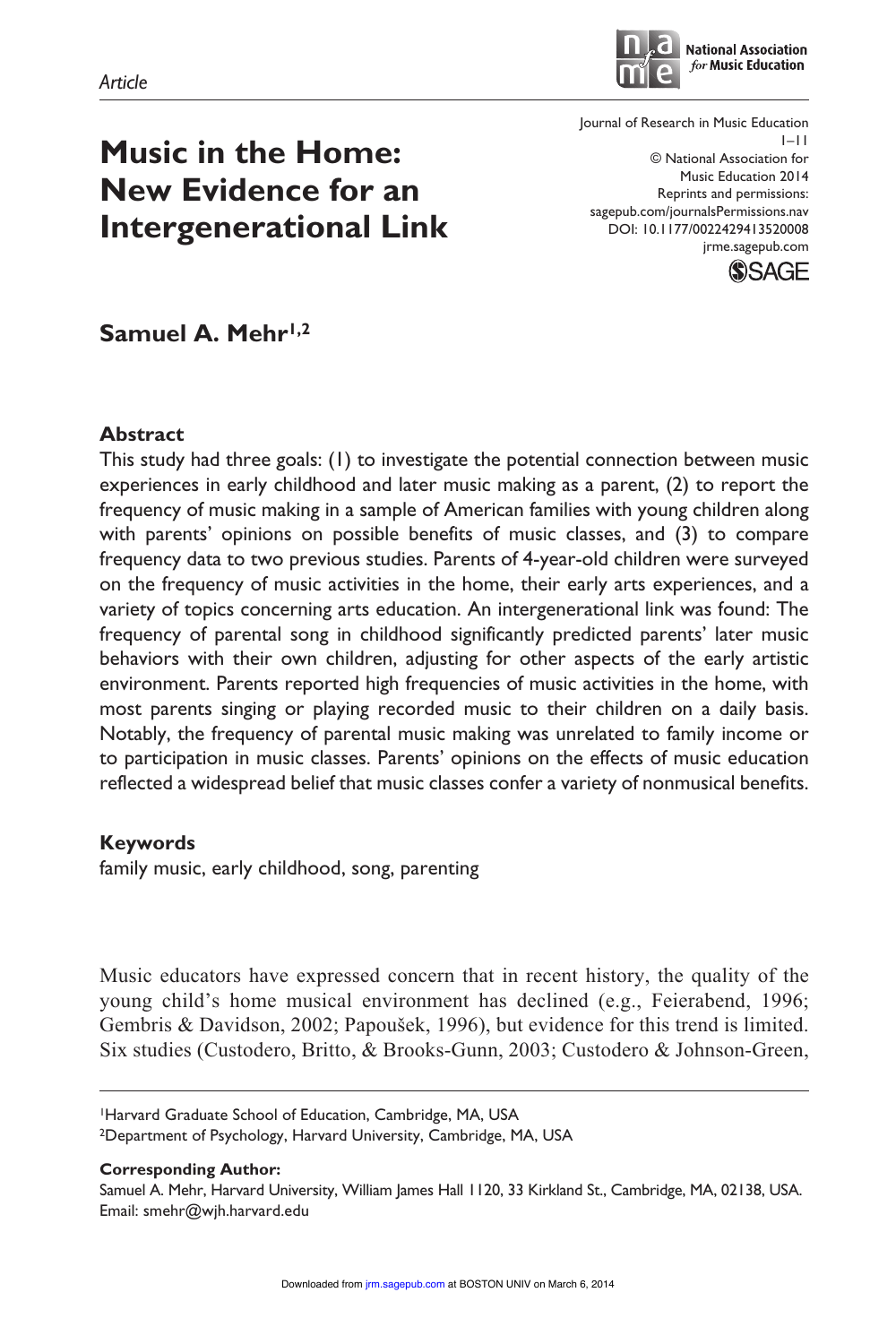2003; de Vries, 2009; Ilari, 2005; Youm, 2013; Young, 2008) quantitatively document the frequency of parents' music making with varied results, but differences in their findings may be attributable to differences in the ages, locations, and demographics of children involved. Only two report on American families, with data collected over a decade ago: in 1996 by Custodero et al. (2003) and in 2000 by Custodero and Johnson-Green (2003). To date, no analyses directly comparing frequency data have been published; thus, the degree to which the home musical environment has changed in recent years, whether positively or negatively, is not yet known.

A link between childhood music experiences and later parental music making has been proposed by music educators (e.g., Gordon, 1997; Kodály 1963/1989); but few studies have tested this possibility empirically. Custodero and Johnson-Green (2003) found a significant association between being sung to by a parent in childhood and the frequency of singing to one's own child, but Ilari (2005) found no corresponding relationship between mothers' music experiences and the frequency of parental song. A caveat against the evidence for such a link is the possibility that parents who were frequently sung to as children also had other early advantages, such as exposure to music classes or a generally enriched artistic environment, which later led them to sing more to their own children. No published study has controlled for this potential confound.

American families participate in a wide variety of early childhood music programs, many of which are designed to improve the quality of the home musical environment (for review, see Flohr, 2005). A recent large-scale survey of American adults reported 88% agreement with the statement, "Participating in school music corresponds with better grades/test scores" (National Association of Music Merchants, 2011, p. 175); thus, parents' reasons for participating may include the belief that music classes enrich not only children's musical development but also areas of cognition unrelated to music.

The current study has three goals: (1) to investigate the existence and extent of an intergenerational link in the music of childhood and the music of parenthood, (2) to report data on the frequency of parental music behaviors in a sample of American families with young children along with parents' opinions on the potential nonmusical benefits of music education, and (3) to conduct an analysis comparing current frequency data to two previous studies.

## **Method**

### *Participants*

Families with 4-year-old children were recruited through a lab database and via flyers offering "free creative arts classes" throughout the Boston area, for two longitudinal studies on the cognitive effects of arts education (Mehr, Schachner, Katz, & Spelke, 2013). Approximately 90 parents responded, of which 78 were invited to participate in the study. To qualify, children could not be attending a music class already and a professional musician could not be living at home with the child. Families were randomly assigned to music  $(n = 38)$ , visual arts  $(n = 14)$ , o[r no classe](http://jrm.sagepub.com/)s  $(n = 22)$ . Following a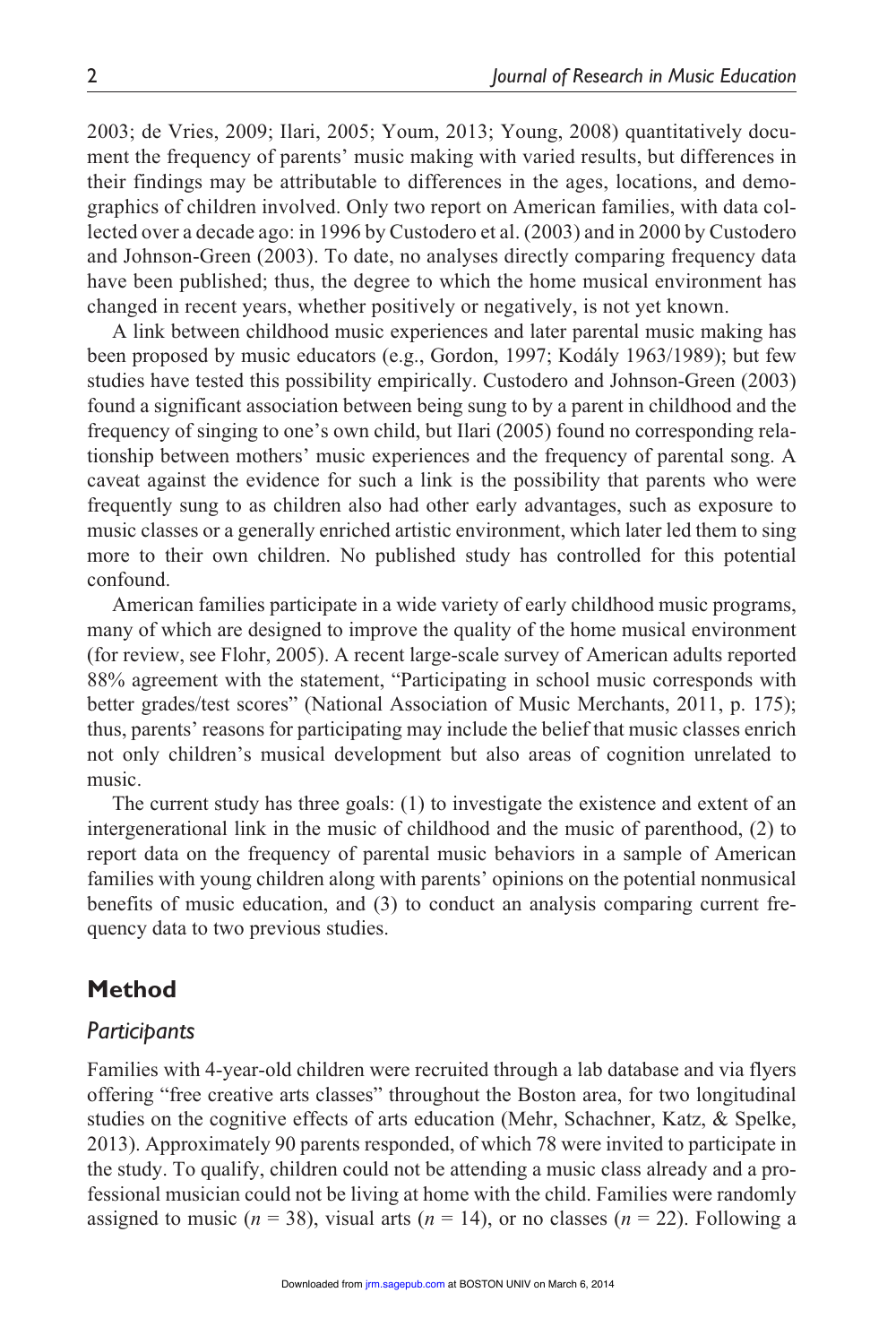period of weekly instruction, parents were surveyed on their childhood arts experiences, the frequency of music activities in the home, and opinions on possible nonmusical benefits of children's music classes. Four families discontinued participation in the study before completing the survey, for a 5.1% rate of attrition. Parents previously had completed a demographic questionnaire and the Advanced Measures of Music Audiation (AMMA), a test of stabilized music aptitude (Gordon, 1989).

Sample characteristics are presented in Table 1. The sample was notably higher income than the surrounding area: The 2010 median yearly income in Middlesex County, Massachusetts, was \$77,377 (U.S. Census Bureau, 2012), while the median yearly income of the current sample was \$130,000. The distribution of ethnicities differed significantly from that of Middlesex County,  $\chi^2(5) = 15.41$ ,  $p = .0087$ ; this difference was driven by the sample's lower-than-expected percentage of African American families (sample, 1.4%; Middlesex County, 4.7%) and higher-than-expected percentage of Asian American families (sample, 12.9%; Middlesex County, 9.3%; U.S. Census Bureau, 2012).

#### *Instrument*

The survey was administered via paper and pencil during a battery of child cognitive assessments. Parents accompanied their children to these assessments and responded while observing their children. Extra time was provided when necessary. The survey included 65 Likert-type items on two 7-point scales. The frequency scale included seven possible numerical responses: (1) *almost never*, (2) *monthly*, (3) *weekly*, (4) *every 2 to 3 days*, (5) *daily*, (6) *more than once a day*, and (7) *many times a day*. The agree/ disagree scale included seven possible numerical responses ranging from (1) *strongly disagree* to (4) *neutral* to (7) *strongly agree*, in 1-point increments. In both cases, parents circled a number to record their responses. Twelve items used the frequency scale and the remaining 53 used the agree/disagree scale.

Items were presented in one of four randomized orders. Items on the frequency scale concerned the frequency of parents' music- and visual arts–related behaviors with their own children as well as with their own parents when they themselves were young children. Of these, three were comparable to items in de Vries (2009): "How often do you sing with your child?" "How often do you listen to recorded music with your child?": and "How often do you play musical instruments with your child (either homemade or store-bought)?" Two were comparable to items in Custodero and Johnson-Green (2003): "How often do you sing with your child?" and "How often do you listen to recorded music with your child?": with only minor changes in wording. Items on the agree/disagree scale concerned a variety of opinions about music and visual arts in childhood (e.g., "It's important to me that my child is interested in music when he/she grows up.") as well as control items designed to verify responses on the frequency scale (e.g., "I sing with my child all the time."). Distractor items on each scale were included to mask the survey's overall intent, with the goal of reducing response biases (e.g., "How often do you look at illustrated books with your child?" on the frequency scale, and, "I know my child's favorite color[s] on the agree/disagree scale."). Forty-eight such distractor items were [included, f](http://jrm.sagepub.com/)ar outnumbering the 17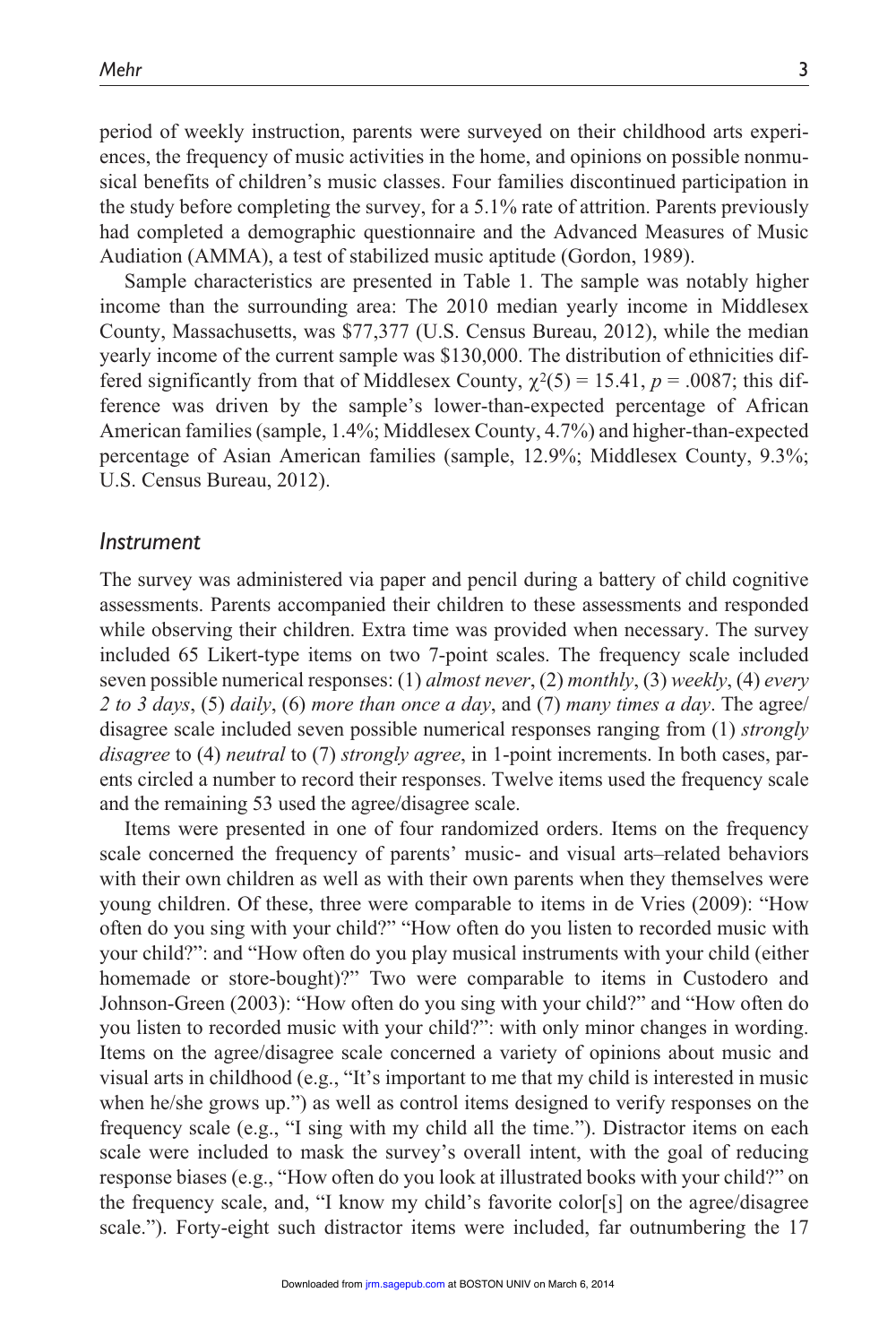| Characteristic                             | n                | % of sample               |  |  |
|--------------------------------------------|------------------|---------------------------|--|--|
| Gender                                     |                  |                           |  |  |
| Child (female)                             | 34               | 46.0                      |  |  |
| Parent (female)                            | 64               | 86.5                      |  |  |
| Ethnicity                                  |                  |                           |  |  |
| African or African American                | $\mathsf{I}$     | 1.41                      |  |  |
| Asian or Asian American                    | 9                | 12.7                      |  |  |
| European or White American                 | 54               | 76.1                      |  |  |
| Hispanic or Latino American                | 4                | 5.63                      |  |  |
| Native American                            | 1.41<br><b>I</b> |                           |  |  |
| Other                                      | <b>I</b>         | 1.41                      |  |  |
| Parent education level                     |                  |                           |  |  |
| Some college                               | 6                | 8.11                      |  |  |
| Bachelor's degree                          | 23               | 31.1                      |  |  |
| Master's degree                            | 29               | 39.2                      |  |  |
| Professional degree or more                | 16               | 21.6                      |  |  |
| Family income                              |                  |                           |  |  |
| \$21,000-\$60,000                          | 7                | 9.46                      |  |  |
| \$61,000-\$100,000                         | $\mathbf{1}$     | 14.9                      |  |  |
| \$101,000-\$140,000                        | 26               | 35.1                      |  |  |
| \$140,000 - \$180,000                      | 13               | 17.6                      |  |  |
| \$181,000-\$220,000                        | $\overline{10}$  | 13.5                      |  |  |
| \$221,000 or more                          | $\overline{7}$   | 9.46                      |  |  |
| Children attending preschool               | 70               | 94.6                      |  |  |
| Bilingual children                         | 28               | 37.8                      |  |  |
|                                            | Mean             | <b>Standard Deviation</b> |  |  |
| Age at time of survey completion, in years |                  |                           |  |  |
| Child                                      | 4.73             | 0.304                     |  |  |
| Parent                                     | 39.2             | 4.09                      |  |  |
| Parent's raw AMMA score                    | 53.7             | 6.85                      |  |  |
| Parent's total work hours per week         | 34.4             | 9.96                      |  |  |
| Number of children per family              | ı                |                           |  |  |

#### **Table 1.** Characteristics of Sample.

Note: AMMA = Advanced Measures of Music Audiation (Gordon, 1989).

items relevant to the current report; given that the order of questions was randomized, this made it unlikely that parents could determine the study's goals. Two research assistants independently coded the surveys and no discrepancies were found.

# **Results**

Wilcoxon-Mann-Whitney tests revealed no group differences (i.e., between those parents who had participated in music classes vs. visu[al arts classe](http://jrm.sagepub.com/)s vs. no classes) on any survey responses ( $p_s$   $>$  .05); thus, results are reported from the entire sample.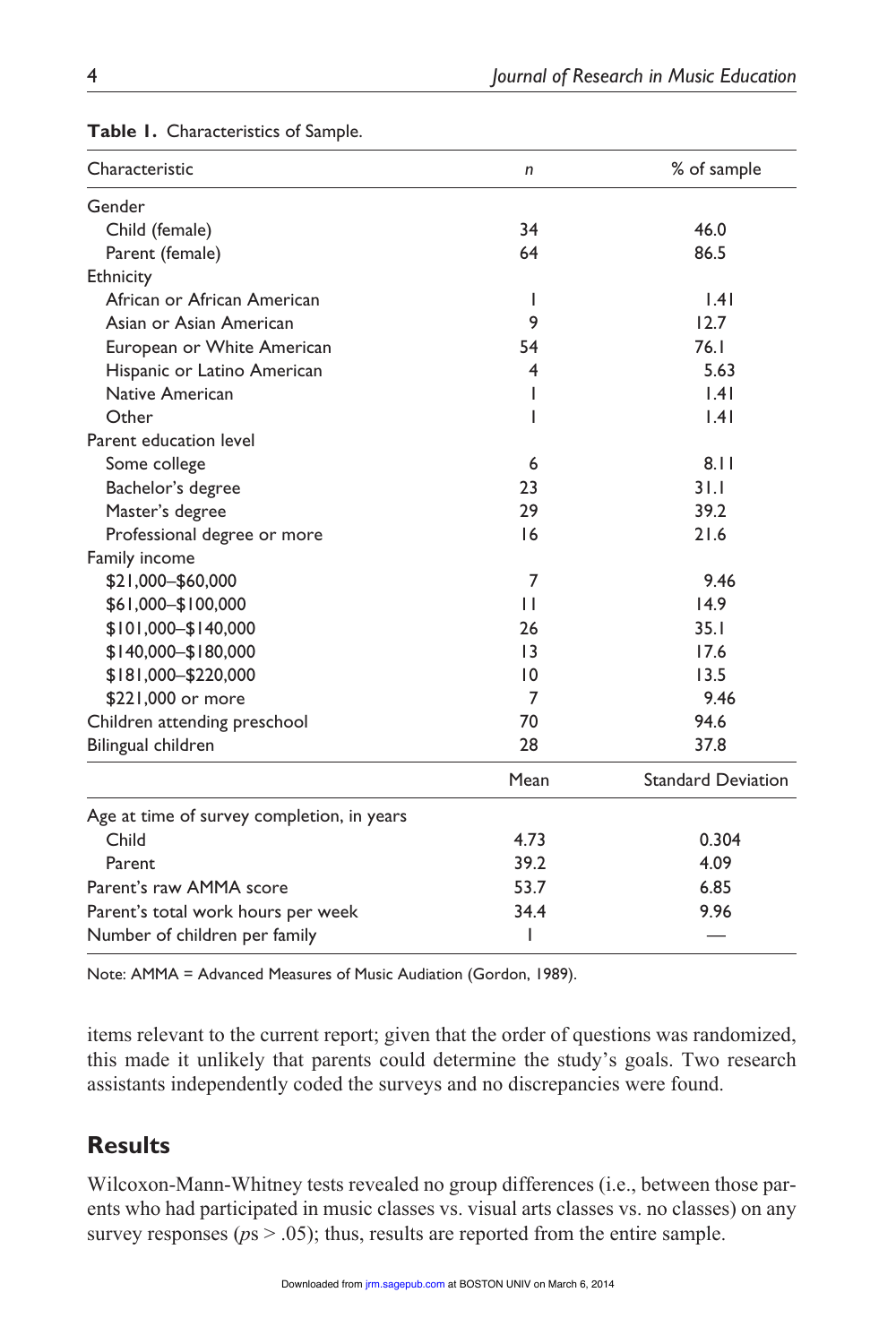## *Relation Between Early Experiences and Parental Singing*

Responses to each of the four items on parents' early experiences ("When you were little, how often did your parents sing to you?" "When you were little, how often did your parents do art projects with you?" "When you were little, how often did you go to music classes?" and "When you were little, how often did you go to art classes?") were compared to responses to the 61 other survey items; thus, analyses were conducted at the adjusted alpha level of  $p = .0008$ , after a Stdák correction for multiple comparisons.

The first key finding was that the frequency of parents' early experiences with song was significantly correlated with the frequency of singing in the home, in the predicted direction: Responses to "When you were little, how often did your parents sing to you?" were correlated with responses to "How often do you sing with your child?"  $(r = .40, p = .0005)$ . To enable an effect size comparison between the current results and those of Custodero and Johnson-Green (2003), their main effect was converted to *r* using the method of Rosenberg (2010), yielding an effect size of  $r = .124$ . Thus, the predictive effect of parents' childhood experiences of song on their later music parenting behaviors may be substantially larger than previously reported.<sup>1</sup>

The second key finding was that this correlation was unique: Three control items, "When you were little, how often did your parents do art projects with you?" "When you were little, how often did you go to music classes?" and "When you were little, how often did you go to art classes?" were not significantly correlated with the frequency of singing in the home ( $p_s$  > .1). If an intergenerational link for parental singing arose as a consequence of generally positive aspects of the home environment, the frequency of singing in the home likely would have correlated with measures of such positive aspects. This was not the case.

Ordinal logistic regression was used to examine the adjusted relationships between the predictors of interest and the ordered outcome variable, "How often do you sing with your child?" To begin, an ordinal regression treating the 7-point predictor variable "When you were little, how often did your parents sing to you?" as a nominal variable (entered into the model as six dummy variables) was compared to the ordinal regression treating the same predictor as an interval variable. A nested model comparison revealed that the two models did not differ significantly,  $\chi^2$  (5) = 9.39, *p* = .094. Thus, analysis proceeded with the latter model, treating that predictor as a single interval variable. At the Šidák-adjusted alpha level of  $p = .0008$ , the model significantly predicted responses to "How often do you sing with your child" from the four predictor items,  $\chi^2(4) = 29.8$ ,  $p < .0001$ , but only the variable "When you were little, how often did your parents sing to you?" had a significant partial effect (odds ratio = 2.13; 95% confidence interval =  $[1.56, 2.89]$ ;  $z = 4.82$ ,  $p < .0001$ ). This result indicates that the predictive effect of parents' early experiences with song on frequency of singing with their children held when controlling for the three other measured aspects of the parents' early artistic environment. Sensitivity analyses revealed that none of the effects described earlier was attributable to the presence of influential observations.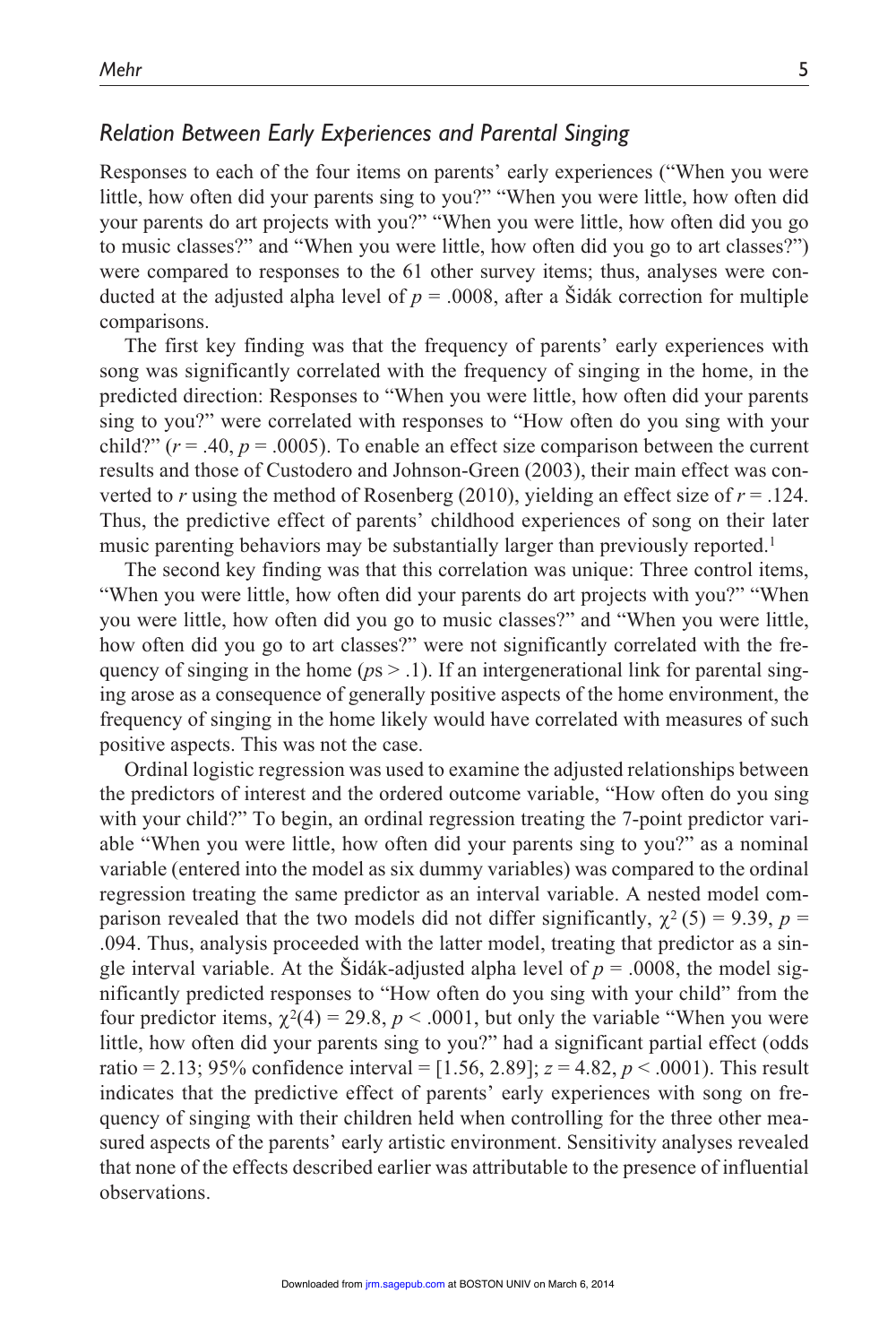### *Frequency and Opinion Items*

Parents reported high frequencies of participation in music activities, especially with respect to singing and listening, as opposed to playing instruments or attending concerts (see Table A in the Appendix, available online at http://jrme.sagepub.com). They tended to agree with statements supporting the existence of positive, causal effects of children's music classes. On the agree/disagree rating scale, wherein *neutral* was indicated by a 4 and levels of agreement were indicated by ratings 5 through 7, respondents were overwhelmingly in agreement with statements indicating that music classes improve children's school performance (90%), make young children smarter (74%), and help children play well with each other (71%) (see Table B in the Appendix, available online at http://jrme.sagepub.com/supplemental).

Wilcoxon sign tests revealed that parents' responses on all items were significantly below ceiling ( $ps < .0001$ ). No significant relationships were found between any question on either scale and ethnicity, family income, parent's education level, parent's number of hours worked per week, or parent's AMMA score ( $p_s > .05$ ).

## *Comparison to Previous Studies*

To enable a direct comparison of parents' responses to the three survey items in common with de Vries (2009) and the two in common with Custodero and Johnson-Green (2003), the current scale was adapted from a 7-point to a 4-point scale, because the scale used in the aforementioned studies had four possible responses: *never, once a week or less, more than once a week but not daily*, and *daily*. Responses on the current 7-point scale were grouped into these four categories as follows: *never* (Response 1, *almost never*), *once a week or less* (Responses 2, *monthly*, or 3, *weekly*), *more than once a week but not daily* (Response 4, *every 2 to 3 days*), or *daily* (Responses 5, *daily*; 6, *more than once a day*; or 7, *many times a day*). Parents reported significantly more frequent music behaviors than those in de Vries for singing,  $\chi^2(3) = 81.6$ ,  $p < .0001$ ; playing recorded music,  $\chi^2(3) = 73.9$ ,  $p < .0001$ ; and playing instruments,  $\chi^2(3) = 11.8$ ,  $p = 0.0082$ . In contrast, parents' reports were comparable to Custodero and Johnson-Green for both singing,  $\chi^2(3) = 1.51$ ,  $p = .678$ , and playing recorded music,  $\chi^2(3) =$ 4.91,  $p = .179$ . These findings are summarized in Table 2. Custodero and Johnson-Green did not report parents' frequency of playing musical instruments in the home.

## **Discussion**

The current report shows a connection between being sung to *by* a parent and singing to one's child *as* a parent, a finding that holds when controlling for three other aspects of the parent's early artistic environment. This helps to rule out the possibility that parental singing in childhood is simply a bellwether for a generally advantageous upbringing, which in turn predicts parents' music behaviors with their own children. If that were the case, other aspects of parents' childhood experiences likely also would predict the frequency of parental music behaviors; they do not. This main finding replicates and builds on the findings of Custodero [and Johns](http://jrm.sagepub.com/)on-Green (2003), who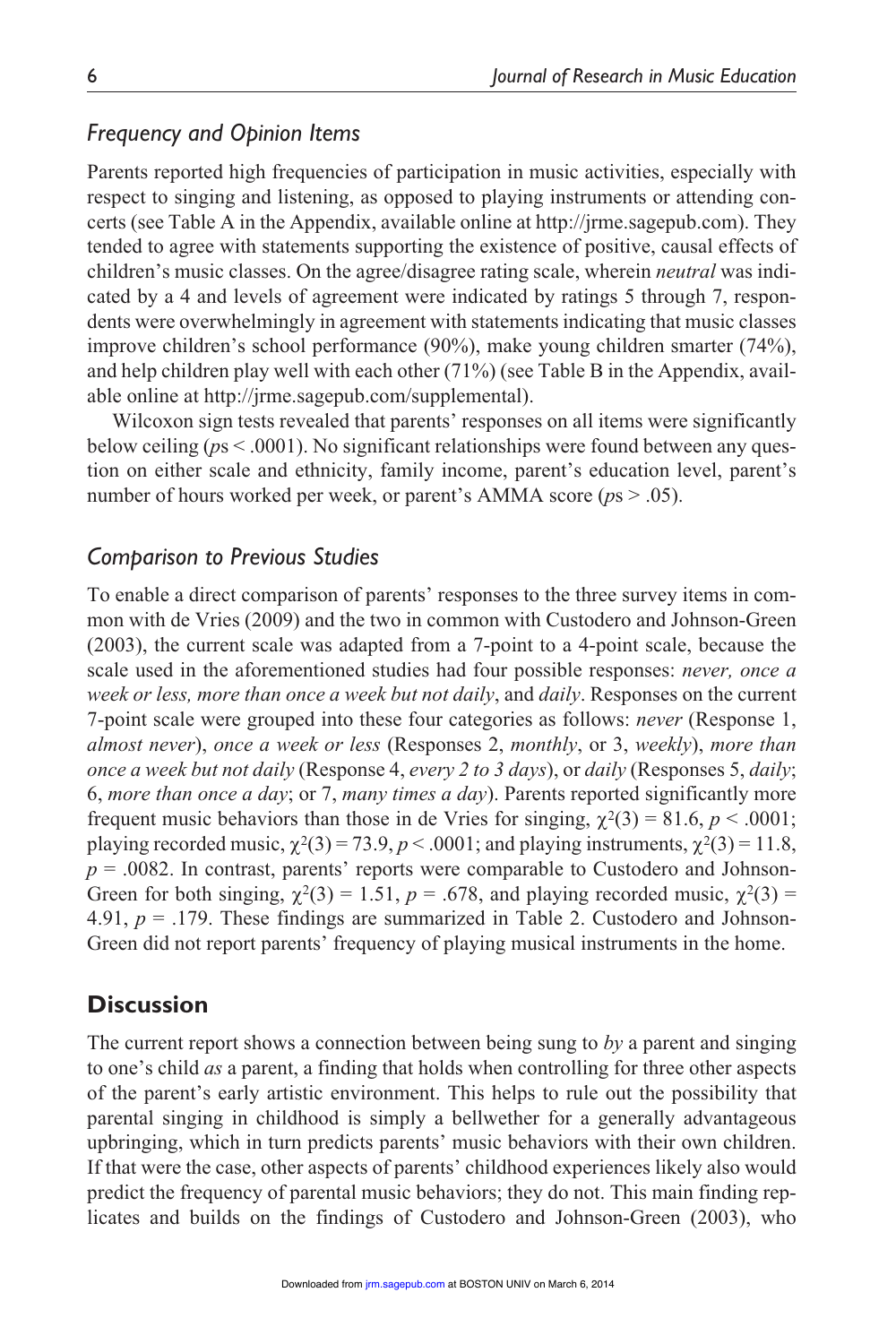|                                                                                                       | Frequency (converted<br>to 4-point scale) |      |                                                           |       | Comparison to<br>previous studies $(\chi^2)$ |                                            |
|-------------------------------------------------------------------------------------------------------|-------------------------------------------|------|-----------------------------------------------------------|-------|----------------------------------------------|--------------------------------------------|
| <b>Ouestion</b>                                                                                       | Never                                     | Once | More than<br>a week once a week.<br>or less but not daily | Daily | de Vries<br>(2009)                           | Custodero<br>& Johnson-<br>Green<br>(2003) |
| How often do you sing with<br>your child?                                                             | 3%                                        | 11%  | 16%                                                       | 70%   | $81.6**$                                     | 1.51                                       |
| How often do you listen to<br>recorded music with your<br>child?                                      | 3%                                        | 15%  | 11%                                                       | 72%   | 73.9**                                       | 4.91                                       |
| How often do you play<br>musical instruments with<br>your child (either homemade<br>or store-bought)? | 20%                                       | 42%  | 24%                                                       | 14%   | $11.8*$                                      |                                            |

#### **Table 2.** Comparison of Frequency Questions to Previous Studies.

Note: Median responses are underlined.

\**p* < .01. \*\**p* < .0001.

reported a similar effect of smaller size, but is in contrast to Ilari (2005), who reported no association between mothers' music experiences and the frequency of parental song.

An important caveat for this main finding is its reliance on parent self-reports. Parents reported the *perceived* frequency of arts experiences in their childhood, but given the demands and constraints of human memory, it is possible that these frequencies were over- or underestimated. Additionally, parents may have been subject to a social desirability response bias (for discussion, see Krosnick, 1999) and thus overestimated the frequencies of "good" parenting practices in general (either their own practices or those of their parents). While neither of these issues can be ruled out, their potential impact on the main finding is mitigated by two elements of study design. First, the survey was designed to minimize response bias by masking the overall intent of the study (see Method): Parents reported responses on a wide variety of items related to early childhood, many of which were unrelated to either their own early experiences or their parenting practices (e.g., for agree/disagree, "Anyone can be good at visual art if they work hard."), reducing the likelihood that they were aware of the intention to test a relationship between their early experiences and their behaviors as parents. Second, four separate items assessed parents' early experiences; given parents' naivety to the study's goals, one can reasonably predict that response biases and/ or inaccuracies in memory would be distributed randomly across responses to all four items, as opposed to being concentrated in responses to a single item. However, regression analysis revealed that only a single item, "When you were little, how often did your parents sing to you?" had a significant partial effect on the frequency of parental singing. Thus, while the accuracy of self-reports remains a concern, elements of study design and data analysis likely reduce its poten[tial impact](http://jrm.sagepub.com/) on the overall findings.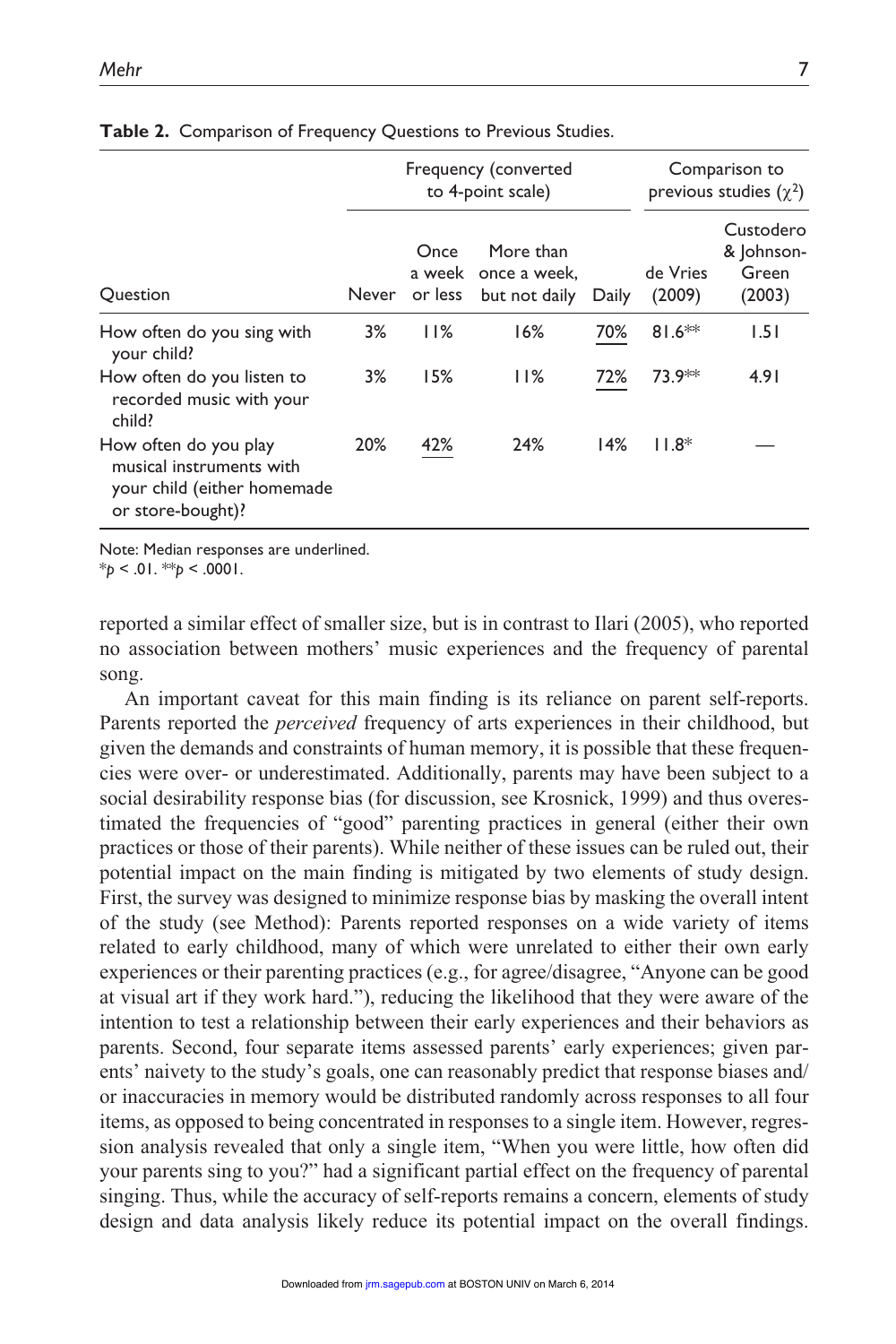Future studies could mitigate this issue further by collecting additional data to corroborate parent self-reports, such as direct observations of parent–child interactions or interviews with grandparents.

The current report suggests that parents engage in music behaviors with their preschool-age children on a daily basis and tend to agree with positive statements on the existence of transfer effects from participation in music classes, in the domains of intelligence, academic achievement, and social development. The frequency of parents' music behaviors in the current sample was compared to two previous studies, with two different results. Parents in the current sample reported more frequent music behaviors than those in de Vries (2009) but comparable levels to those in Custodero and Johnson-Green (2003).

However, due to differences in sampling, it is difficult to generalize from these between-study comparisons. De Vries's (2009) data were collected from Australian families with preschoolers, Custodero and Johnson-Green's (2003) data were collected from middle-income American families with infants, and the current data were collected from upper income American families with preschoolers. These marked differences in sampling limit inferential power; for example, one possible interpretation of the differences between de Vries and Custodero and Johnson-Green is a developmental trend toward less parental song as children reach preschool. The current report would seem to be a counterexample to this interpretation, but because the samples differ in a variety of ways (e.g., geographic location), it cannot be ruled out. Additionally, the frequency data are susceptible to social desirability response bias, more so than the data on parents' early music experiences, as the relevant survey items were administered without controls in both previous studies and the current report (notably, current responses to frequency questions were significantly below ceiling; see Results).

A comparison to previous studies does yield one preliminary finding: a lack of association between family income and the frequency of parental music making. Given that income is associated positively with parent–child playing and book reading (Britto, Fuligni, & Brooks-Gunn, 2002), it seems plausible that higher-income families also might sing more with their children. The current data do not support this idea, consistent with one previous report (Custodero et al., 2003). Further, the mean income in Custodero and Johnson-Green's (2003) sample was far less than in the current sample, yet the response patterns to frequency questions are comparable. These results provide no evidence for a connection between income and frequency of parental music making. A related topic is the potential impact of ethnicity, culture, or religious background; this area is ripe for investigation, given the implicit cultural aspects of song (e.g., Trehub, 2000). Unfortunately, the current sample was not sufficiently large or diverse to enable between-groups analyses of parents from different ethnic groups. Interpretation of comparisons across studies by ethnicity is also limited, for the reasons detailed earlier.

Several results pertaining to music education are surprising. First, participation in a music class did not predict the frequency of any type of music behavior. This may be an indication that music classes for parents and yo[ung children](http://jrm.sagepub.com/) improve the quality of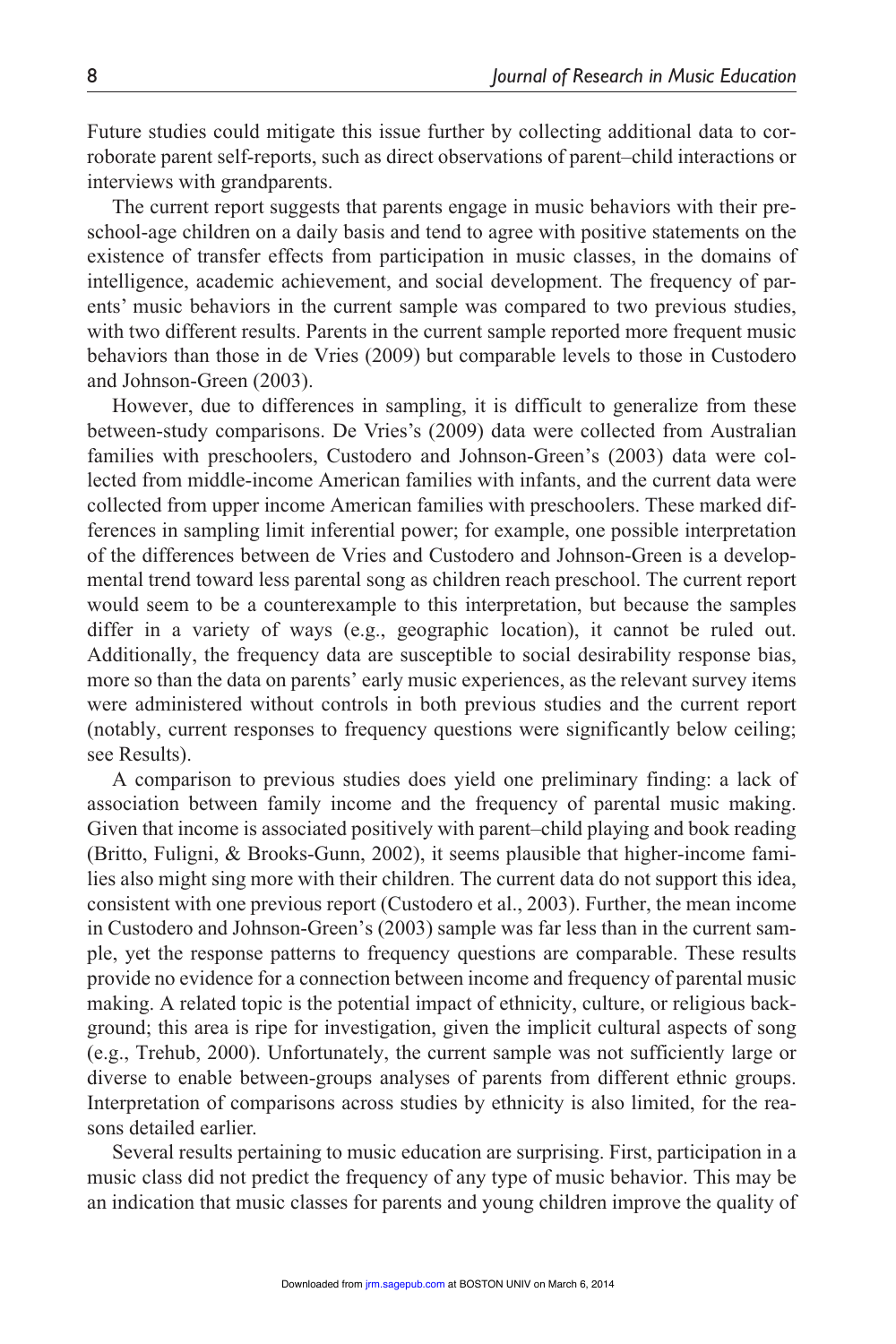parental singing and diversity of song repertoire while not actually increasing the amount of time spent making music at home. For instance, it is possible that a "critical mass" of time already is spent on music in the typical American family, such that music education experiences might improve the quality of in-home music activities without simultaneously increasing their quantity. Second, parental music aptitude, as measured by the AMMA, did not predict the frequency of any type of music behavior. This is consistent with the preceding interpretation of the previous finding: Parents' general skill and comfort with singing, which likely would be associated positively with both music aptitude and participation in music classes, does not seem to be related to the frequency of music behaviors in the home. Third, parents' opinions on the causal effects of music classes reflect similar views to those of American adults in general (National Association of Music Merchants, 2011), a widespread belief that music lessons confer a variety of cognitive benefits in domains unrelated to musical development. These opinions were pervasive: rates of agreement were comparable across families, independent of current participation in music or art classes and of socioeconomic status.

With the inclusion of new control measures, the current report provides evidence for the existence of an intergenerational link in family music making, supporting the implicit basis of Zoltán Kodály's view, "Music education has to be started nine months before the birth of a child" (Ittzés, 2004, p. 137), and later, "it would be much better to start nine months before the parents' birth" (Kodály, 1963/1989, p. 115). Music educators can be gratified to find that many families sing and play music with their preschool children on a daily basis. It is premature, however, to conclude that claims of a decline in parental music making in the United States are false, given socioeconomic and demographic differences between the current sample and the national population. Future work may remedy this issue by gathering data from larger samples with families of many cultures and children of all ages.

#### **Acknowledgments**

I thank the children and parents for their participation; Adena Schachner and Rachel Katz for assistance with survey design; Konika Banerjee, Ellyn Schmidt, and Alexander Bardis for logistical support; Katherine Masyn for analytic support; Donna Brink Fox and Howard Gardner for comments on the manuscript; and Elizabeth Spelke for her ongoing support and generosity.

### **Declaration of Conflicting Interests**

The author declared no potential conflicts of interest with respect to the research, authorship, and/or publication of this article.

#### **Funding**

The author disclosed receipt of the following financial support for the research, authorship, and/or publication of this article: This work was supported by the Dana Foundation grant "Arts and Cognition: Effects of Music Instruction on Cognitive Systems at the Foundations of Mathematics and Science," awarded to Elizabeth S. Spelke, principal investigator, Laboratory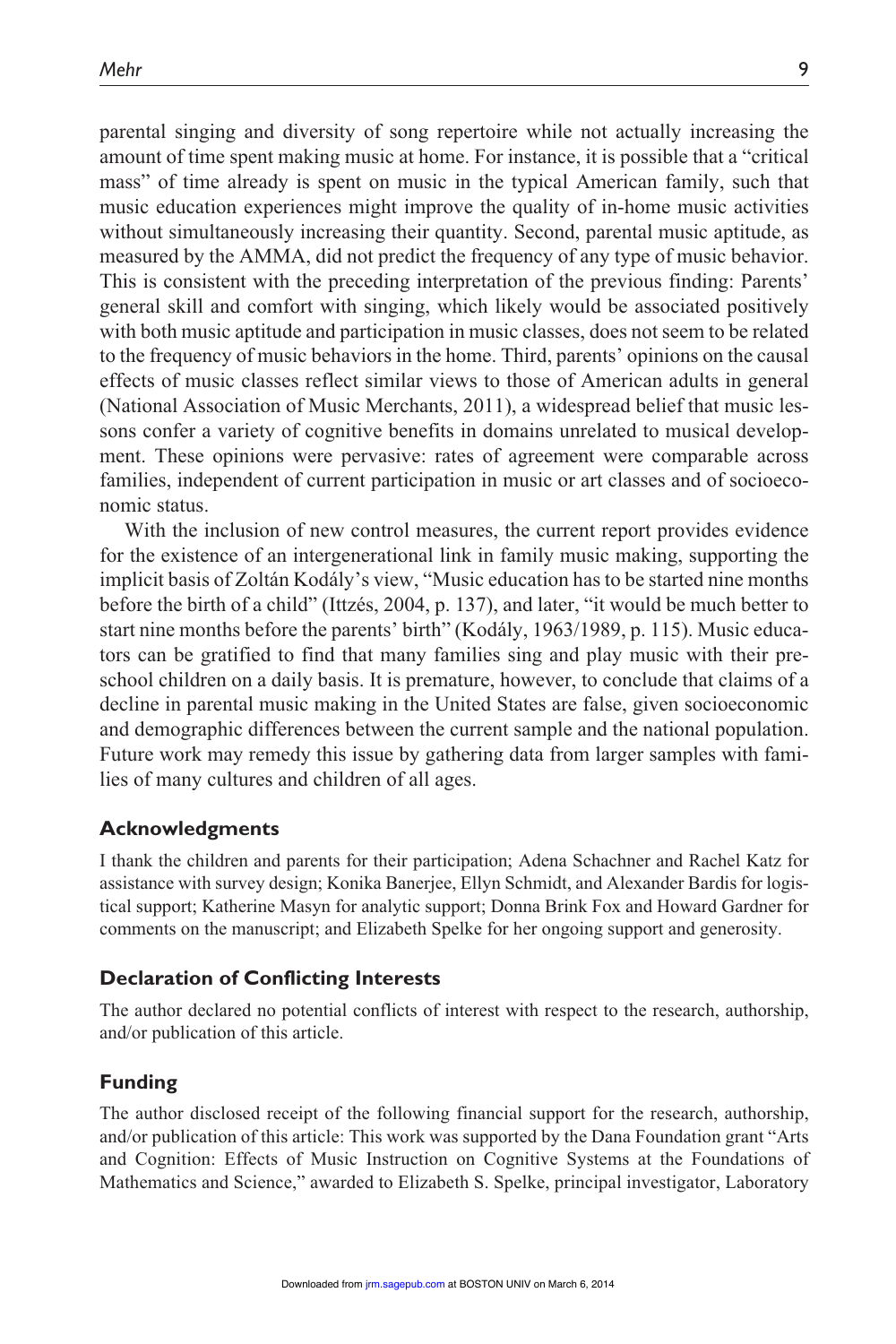for Developmental Studies, Harvard, and by a Harvard University Presidential Scholarship awarded to the author.

#### **Note**

1. L. Custodero (personal communication, December 17, 2012) generously shared data from Custodero and Johnson-Green (2003) to enable this calculation.

### **References**

- Britto, P. R., Fuligni, A. S., & Brooks-Gunn, J. (2002). Reading, rhymes and routines: American parents and their young children. In N. Halfon, K. T. McLearn, & M. A. Schuster (Eds.), *Child rearing in America: Challenges facing parents with young children* (pp. 117–142). New York, NY: Cambridge University Press.
- Custodero, L. A., Britto, P. R., & Brooks-Gunn, J. (2003). Musical lives: A collective portrait of American parents and their young children. *Journal of Applied Developmental Psychology*, *24*, 553–572. doi:10.1016/j.appdev.2003.08.005
- Custodero, L. A., & Johnson-Green, E. A. (2003). Passing the cultural torch: Musical experience and musical parenting of infants. *Journal of Research in Music Education*, *51*, 102– 114. doi:10.2307/3345844
- de Vries, P. (2009). Music at home with the under fives: What is happening? *Early Child Development and Care*, *179*, 395–405. doi:10.1080/03004430802691914
- Feierabend, J. M. (1996). Music and movement for infants and toddlers: Naturally wonder-full. *Early Childhood Connections*, *2*(4), 19–26.
- Flohr, J. W. (2005). *The musical lives of young children*. Upper Saddle River, NJ: Pearson Education.
- Gembris, H., & Davidson, J. (2002). Environmental influences. In R. Parncutt & G. McPherson (Eds.), *The science and psychology of music performance: Creative strategies for teaching and learning* (pp. 17–30). Oxford, England: Oxford University Press.
- Gordon, E. E. (1989). *Advanced measures of music audiation*. Chicago, IL: GIA.
- Gordon, E. E. (1997). *A music learning theory for newborn and young children*. Chicago, IL: GIA.
- Ilari, B. (2005). On musical parenting of young children: Musical beliefs and behaviors of mothers and infants. *Early Child Development and Care*, *175*, 647–660. doi:10.1080/0300443042000302573
- Ittzés, M. (2004). Zoltán Kodály 1882-1967: Honorary president of ISME 1964-1967. *International Journal of Music Education*, *22*, 131–147. doi:10.1177/02557614044015
- Kodály, Z. (1989). A konzervatóriumi igazgatók koppenhágai tanácskozásán [At the Copenhagen meeting of conservatory directors]. In Z. Kodály, *Visszatekintés* (Vol. 3, pp. 114–118). Budapest: Zenemükiadó. (Original work published 1963)
- Krosnick, J. A. (1999). Survey research. *Annual Review of Psychology*, *50*, 537–567. doi:10.1146/annurev.psych.50.1.537
- Mehr, S. A., Schachner, A., Katz, R. C., & Spelke, E. S. (2013). Two randomized trials provide no consistent evidence for nonmusical cognitive benefits of preschool music enrichment. *PLOS ONE*, *8*(12), e82007. doi:10.1371/journal.pone.0082007
- National Association of Music Merchants. (2011). *The NAMM global report*. Retrieved from http://www.nxtbook.com/nxtbooks/namm/2011globalreport/